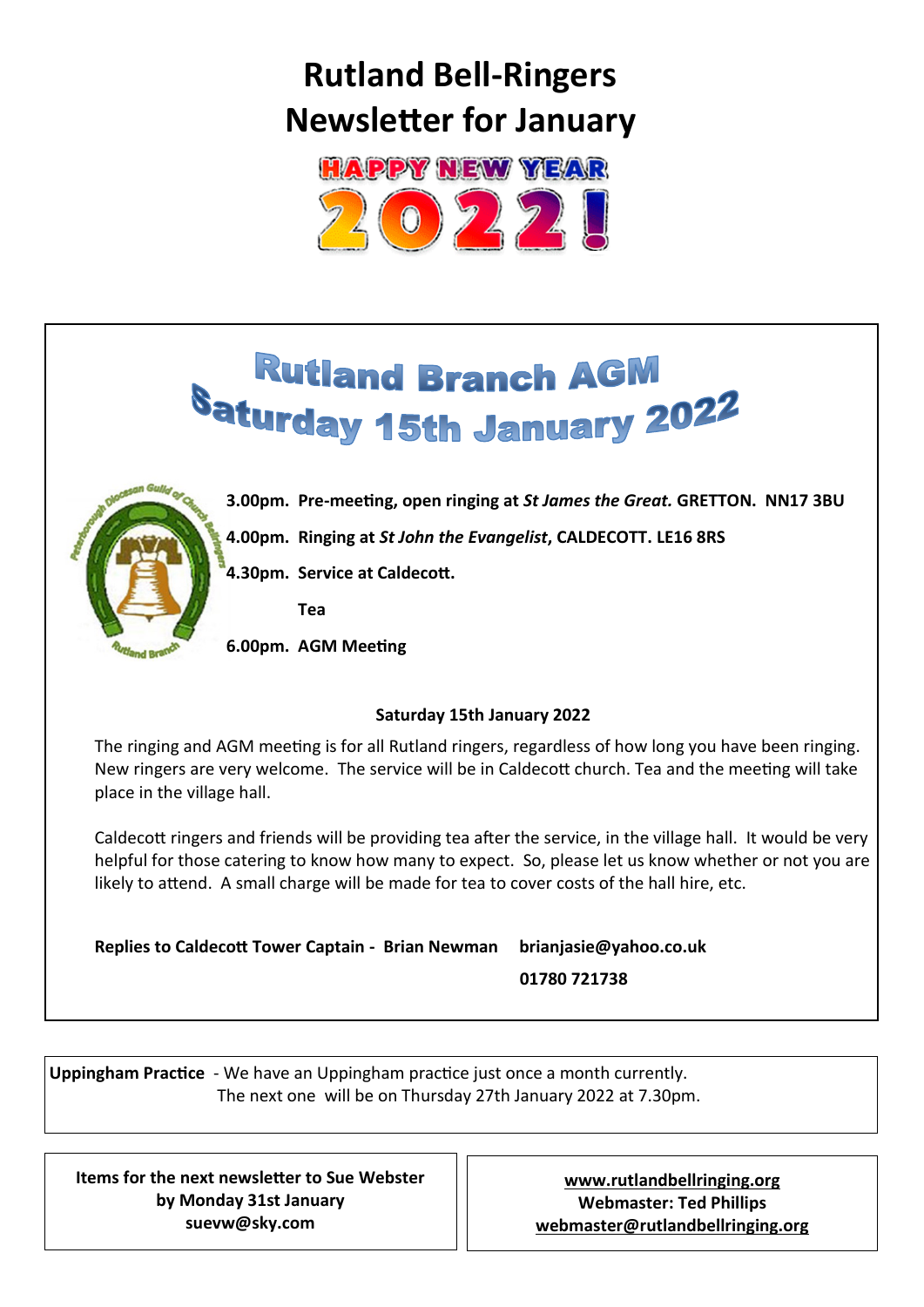## **AGM MATTERS**

# **Rutland Branch Bellringers AGM - a briefing note from The Chairman. Saturday 15 January 2022**

**3pm.** The afternoon arrangements will start with ringing in GRETTON where Sally has a number of new interested ringers and it will be good to both show them some rounds, calls and methods, but also be able to wrap a competent team around those who are progressing well. There will be and opportunity for method ringing (doubles) for those who may not have rung at Gretton before. This is a GF ring of 5.

**4pm.** Ringing prior to the annual service will commence at CALDECOTT and all are very welcome to ring. A GF ring of 6.

**4.30pm.** Annual Service.

**5.15pm.** Tea in the village hall (100 yards from the church) **5.45pm - 6pm.** Tea cleared **6pm.** AGM

**6.45pm** Ringing afterwards at Caldecott.

#### **Covid - 19.**

It has been decided the AGM will proceed at Gretton and Caldecott with all the usual hand washing and sanitisation, social distancing, face coverings and maximum air circulation (subject to temperature) and all ringers and members are very welcome.

We are aware there will be some who would rather not risk mixing at this time and this is respected. We are unable to run the AGM both in person and virtually (the hybrid option) however with this newsletter there is attached an Agenda, Minutes of the 2021 meeting, draft 2022 programme and voting and nominations sheet. Anyone wishing to partake in the meeting but unable to attend please do not hesitate to contact Helen Pollard or the Chairman Alan Wordie with your voting or comments.

We will endeavour to have Reports from the Treasurer, Steward and Ringing Master on the website or at least emailed to you all, ahead of the AGM. These will contribute to the Committee Report to be submitted to the Guild in the next few weeks.

#### **Committee vacancies**

The committee would welcome volunteers for Social/Tour Secretary or Web-site co-ordinator. These positions do not require the ability to conduct or ring advanced methods (in fact an enthusiastic ringer of rounds will be wonderful) so maybe speak to a member of the committee or the Chairman to see if you can help. It is possible one of the committee members without office may take on one of the roles. Willing volunteers always welcomed.

#### **Business as usual**

We all hope 2022 will allow a return to normality and with this in mind we are looking to offer a teaching programme to welcome new ringers and to advance those who have started during 2021. Anyone interested in learning, returning after few years/decades, or teaching - please let us know. Please email Sue Webster (PR) or Alan Wordie or anyone on the committee (see web-site).

#### **Stay safe**

I do hope the 15th will be a warm day so we can stay safe and healthy and many of you will join the AGM and Service. To those who will be there in spirit I wish you well and look forward to seeing you very soon and during the year at the events the Master has arranged.

*Alan Wordie, Rutland Branch Chairman*